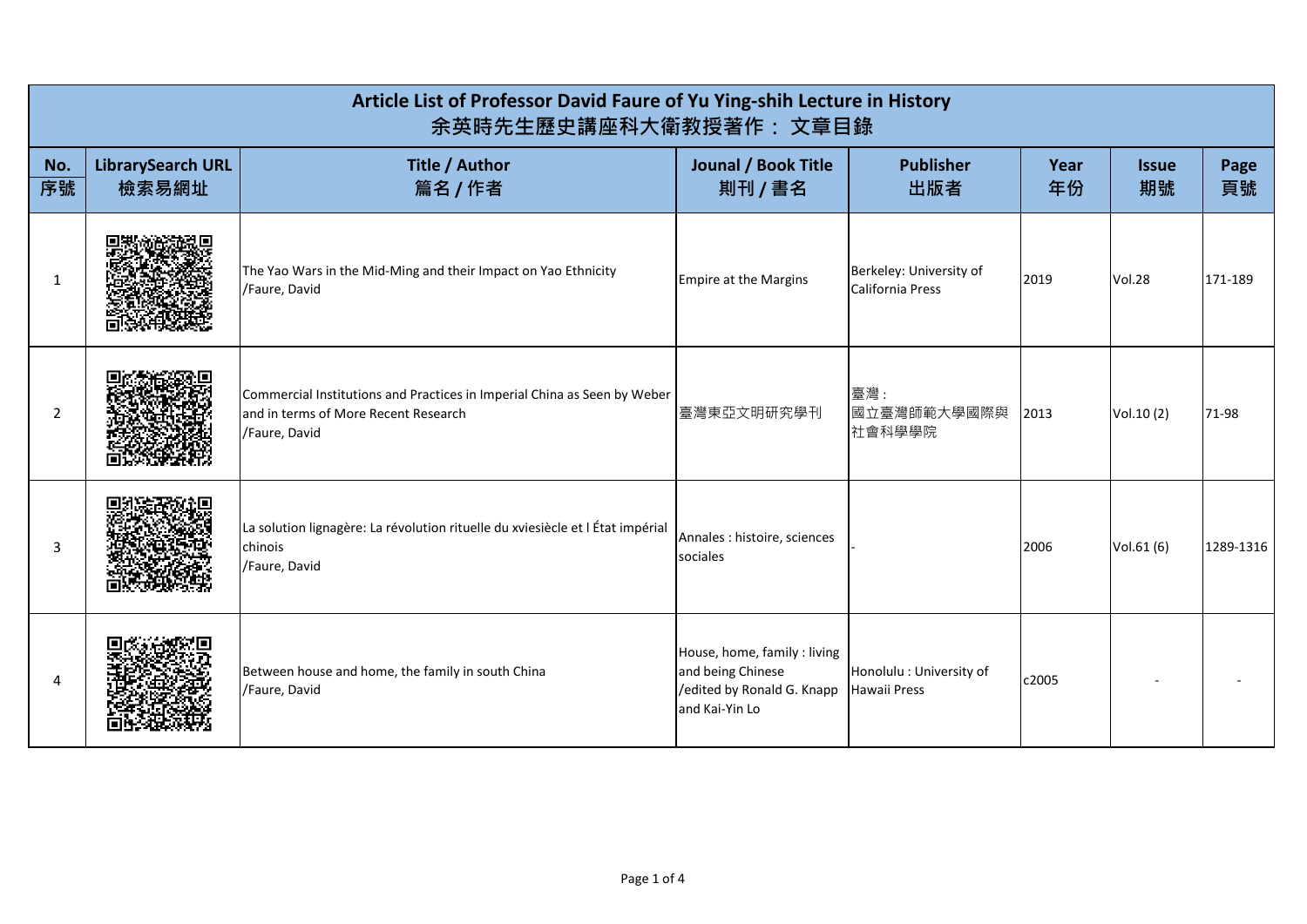| Article List of Professor David Faure of Yu Ying-shih Lecture in History<br>余英時先生歷史講座科大衛教授著作: 文章目錄 |                                   |                                                                                                                                |                                                                                                                    |                                                 |            |                    |            |
|----------------------------------------------------------------------------------------------------|-----------------------------------|--------------------------------------------------------------------------------------------------------------------------------|--------------------------------------------------------------------------------------------------------------------|-------------------------------------------------|------------|--------------------|------------|
| No.<br>序號                                                                                          | <b>LibrarySearch URL</b><br>檢索易網址 | <b>Title / Author</b><br>篇名 / 作者                                                                                               | Jounal / Book Title<br>剘刊 / 書名                                                                                     | <b>Publisher</b><br>出版者                         | Year<br>年份 | <b>Issue</b><br>期號 | Page<br>頁號 |
| 5                                                                                                  |                                   | The common people in Hong Kong history: Their Livelihood and<br>aspirations until the 1930s<br>/Faure, David                   | Colonial Hong Kong and<br>Modern China: Interaction<br>and Reintegration<br>/edited by Lee Pui-tak                 | Hong Kong: Hong Kong<br><b>University Press</b> | 2005       |                    | $9 - 37$   |
| 6                                                                                                  |                                   | The original translocal society and its modern fate: Historical and post-<br>reform south China<br>/Faure, David; Siu, Helen F | Translocal China: Linkages,<br>Identities and the<br>Reimagining of Space<br>/edited ByTim Oakes, Louisa<br>Schein | London : Routledge                              | 2005       |                    | 36-55      |
| $\overline{7}$                                                                                     |                                   | 人類學與中國近代社會史:影響與前景<br>/科大衛                                                                                                      | 東吳歷史學報                                                                                                             | 東吳大學歷史學系                                        | 2005       | 14期                | 21-36      |
| 8                                                                                                  |                                   | The Heaven and Earth Society in the nineteenth century: an<br>interpretation<br>/Faure, David                                  | Heterodoxy in late Imperial<br>China<br>/edited by Kwang-Ching Liu<br>and Richard Shek                             | Honolulu : University of<br>Hawaii Press        | c2004      |                    | 365-392    |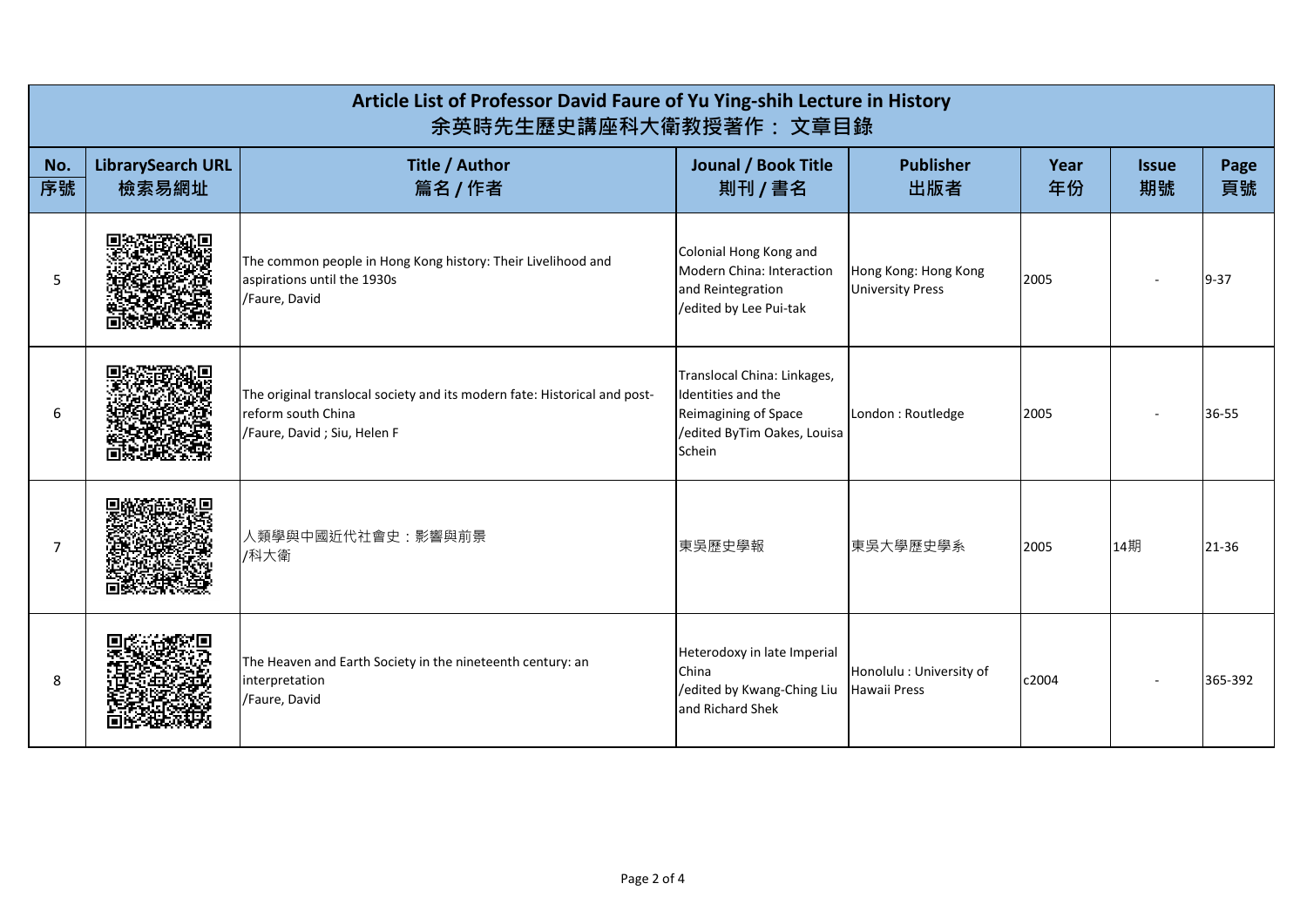| Article List of Professor David Faure of Yu Ying-shih Lecture in History<br>余英時先生歷史講座科大衛教授著作: 文章目錄 |                                   |                                                                                              |                                                                    |                                                                |            |                    |            |
|----------------------------------------------------------------------------------------------------|-----------------------------------|----------------------------------------------------------------------------------------------|--------------------------------------------------------------------|----------------------------------------------------------------|------------|--------------------|------------|
| No.<br>序號                                                                                          | <b>LibrarySearch URL</b><br>檢索易網址 | Title / Author<br>篇名 / 作者                                                                    | <b>Jounal / Book Title</b><br>剘刊 / 書名                              | <b>Publisher</b><br>出版者                                        | Year<br>年份 | <b>Issue</b><br>期號 | Page<br>頁號 |
| 9                                                                                                  |                                   | 告別華南研究<br>/科大衛                                                                               | 學步與超越:<br>華南研究會論文集<br>/華南研究會編                                      | 香港:文化創造出版社                                                     | 2004       |                    | $9 - 30$   |
| 10                                                                                                 |                                   | 祠堂與家廟 - 從宋末到明中葉宗族禮儀的演變<br>/科大衞                                                               | 歷史人類學學刊                                                            | 香港:<br>香港科技大學華南研究中<br>心                                        | 2003       | Vol.1(2)           | $1 - 20$   |
| 11                                                                                                 |                                   | The Mackay Treaty of 1902 and Its Impact on Chinese Business<br>/Faure, David                | Asia Pacific business review                                       | Taylor & Francis Group                                         | 2000       | Vol.7 (2)          | 79-92      |
| 12                                                                                                 |                                   | THE EMPEROR IN THE VILLAGE: REPRESENTING THE STATE IN SOUTH<br><b>CHINA</b><br>/Faure, David | Journal of the Hong Kong<br>Branch of the Royal Asiatic<br>Society | THE HONG KONG BRANCH<br>OF THE ROYAL ASIATIC<br><b>SOCIETY</b> | 1995       | <b>Vol.35</b>      | 75-112     |